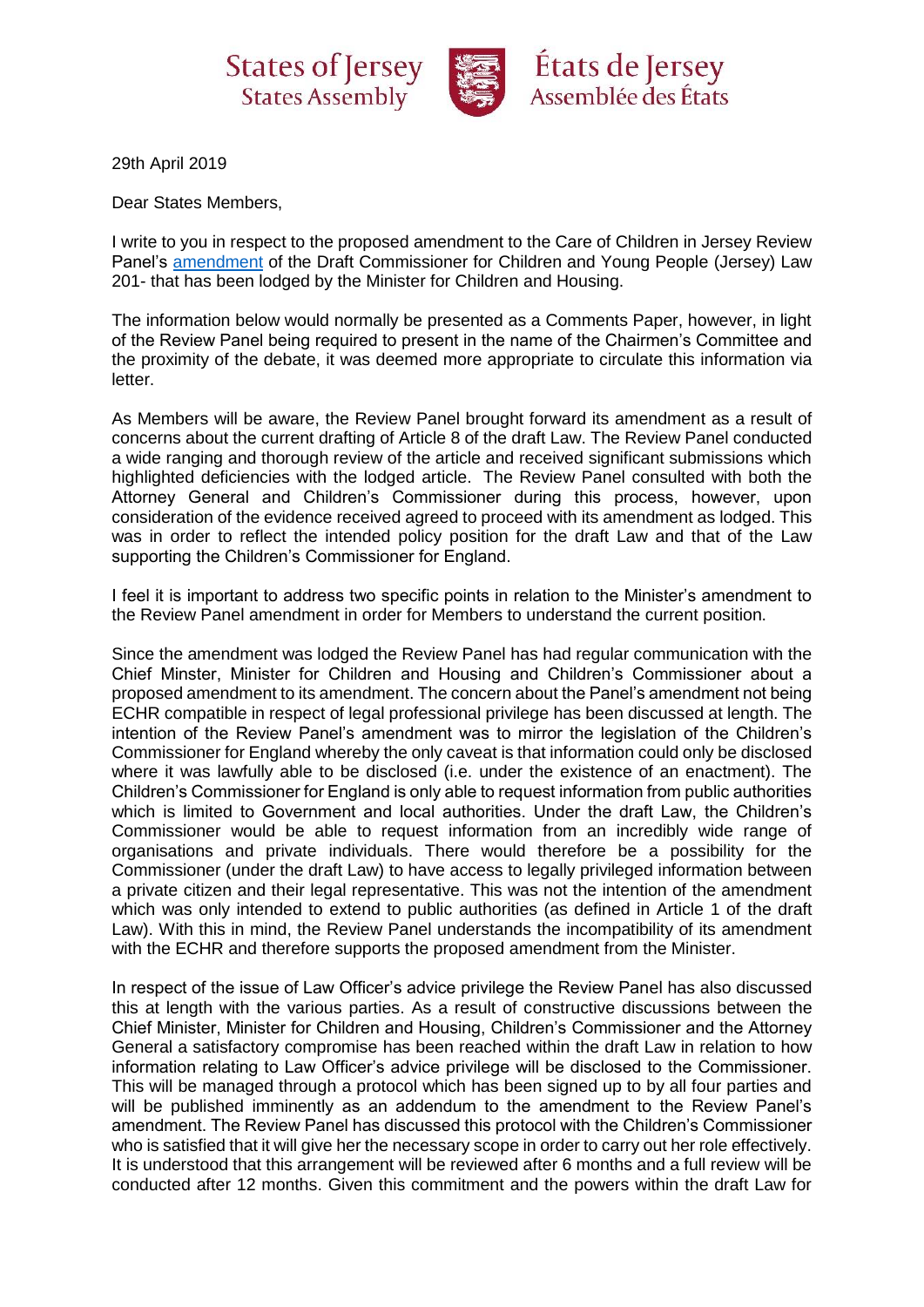the Commissioner to instigate and carry out investigations, the Review Panel will support the proposed amendment to its amendment. The Review Panel will, however, continue to monitor this arrangement and bring forward changes if required in the future.

The Children's Commissioner has written to the Review Panel to express her support of the proposed amendment to our amendment. Her letter is appended for Member's information and shall be reading it out during my speech when the debate continues in second reading tomorrow.

In conclusion, the Review Panel is content that the powers available to the Children's Commissioner throughout the draft Law and the amendments that have been made to Article 8 since it was lodged create a suitable framework for the Commissioner to carry out the role effectively. I would therefore urge Members to support the amendment to the Review Panel's amendment.

Yours Sincerely,

**CAG** 

Deputy Rob Ward Chairman Care of Children in Jersey Review Panel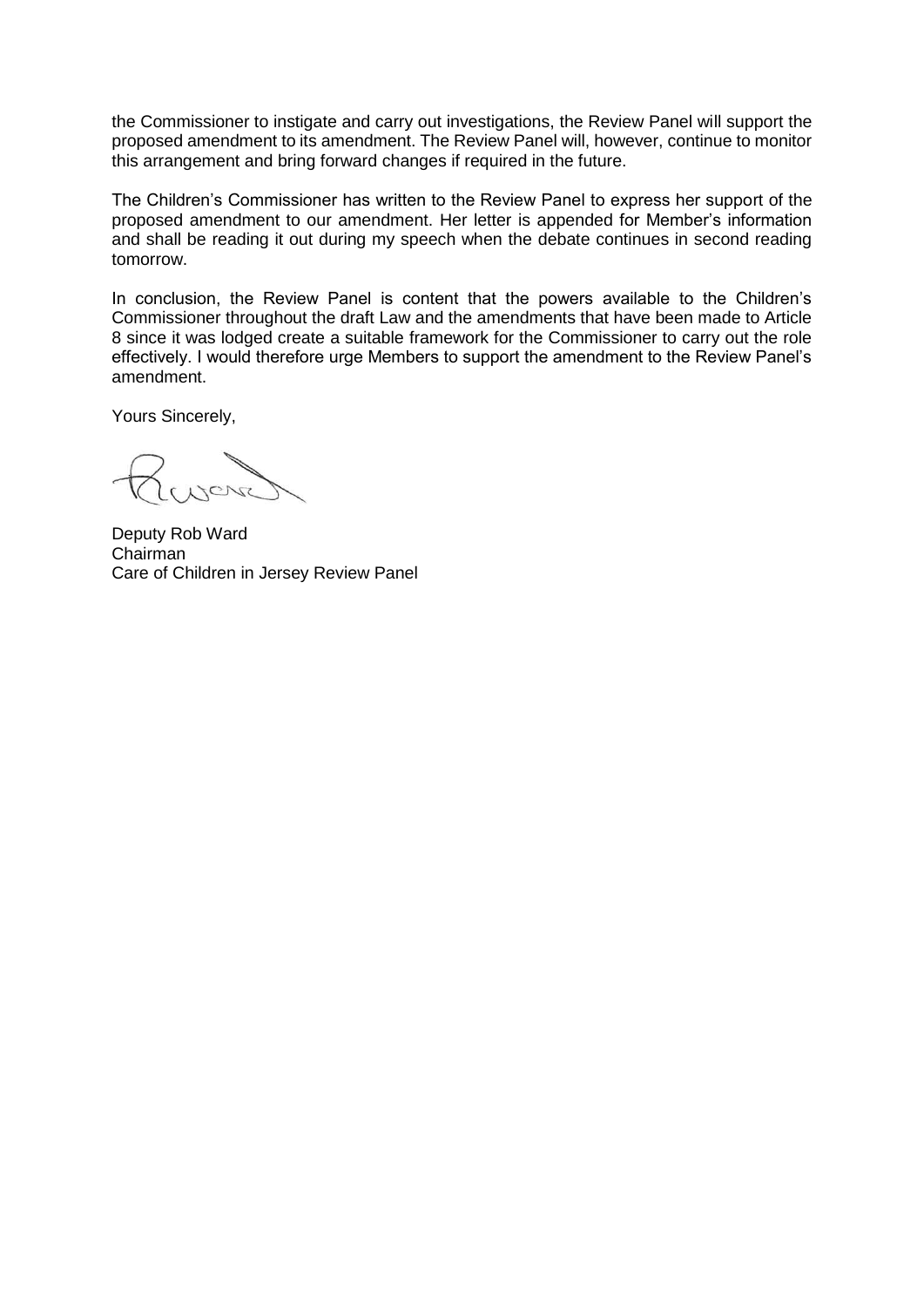

Promoting and Protecting Children's Rights

## **Office of the Children's Commissioner**

Brunel House Old Street St Helier, Jersey JE2 3RG Tel: +44 (0)1534 867310

To all States Assembly Members

29th April 2019

Dear States Assembly Members

I am writing to you all to share my views on the Draft Commissioner for Children and Young People (Jersey) Law 201 – including, Article 8 'Provision of Information to Commissioner'. I would like to clarify my position and to confirm whether the current draft of Article 8 will allow the Children's Commissioner to effectively carry out the duties as set out within Article 4 'Primary Function of the Commissioner' and Article 5 'General Functions of the Commissioner.'

I feel it is important that we do not lose sight of why there has been a Children's Commissioner appointed, and the context in which the Law has been drafted. Therefore, I want to remind you of the findings of the Independent Jersey Care Inquiry (IJCI).

In spring 2017 members of the Children and Vulnerable Adults Ministerial Group (subsequently the Community Policy Group) considered the potential establishment, role and remit of a Children's Commissioner for Jersey. Ministers endorsed the recommended establishment of a full-time post of Children's Commissioner, subject to that role being aligned with any relevant findings made by the IJCI.

In July 2017, the IJCI published its report and made eight recommendations. The first recommendation was to appoint a Children's Commissioner. As the Children's Commissioner recruited specifically in shadow form to provide expert advice on the drafting on the Law, I welcome the opportunity that I have had to work with Government Policy Officers and the Law Officers Department to construct this draft Law.

Frances Oldham QC's opening paragraph in the Executive Summary is a reminder of why a Children's Commissioner has been appointed to ensure independent oversight of the interests of children and young people in Jersey…

*"Our remit has been to establish what went wrong in Jersey's child care system over decades. That there were failings is not in dispute. Those failings impacted on children already at a disadvantage, whether through family circumstances, a crime committed against the child or even a crime committed by the child. For many children who were removed from home situations deemed harmful or unsatisfactory, the States of Jersey proved to be an ineffectual and neglectful substitute parent."*

Indeed, the Panel concluded "...we believe that, as late as the end of the Inquiry's hearings, aspects of Jersey's services for children remained not fully fit for purpose. In the light of all the *evidence that it has heard, the Panel considers that children may still be at risk in Jersey and that*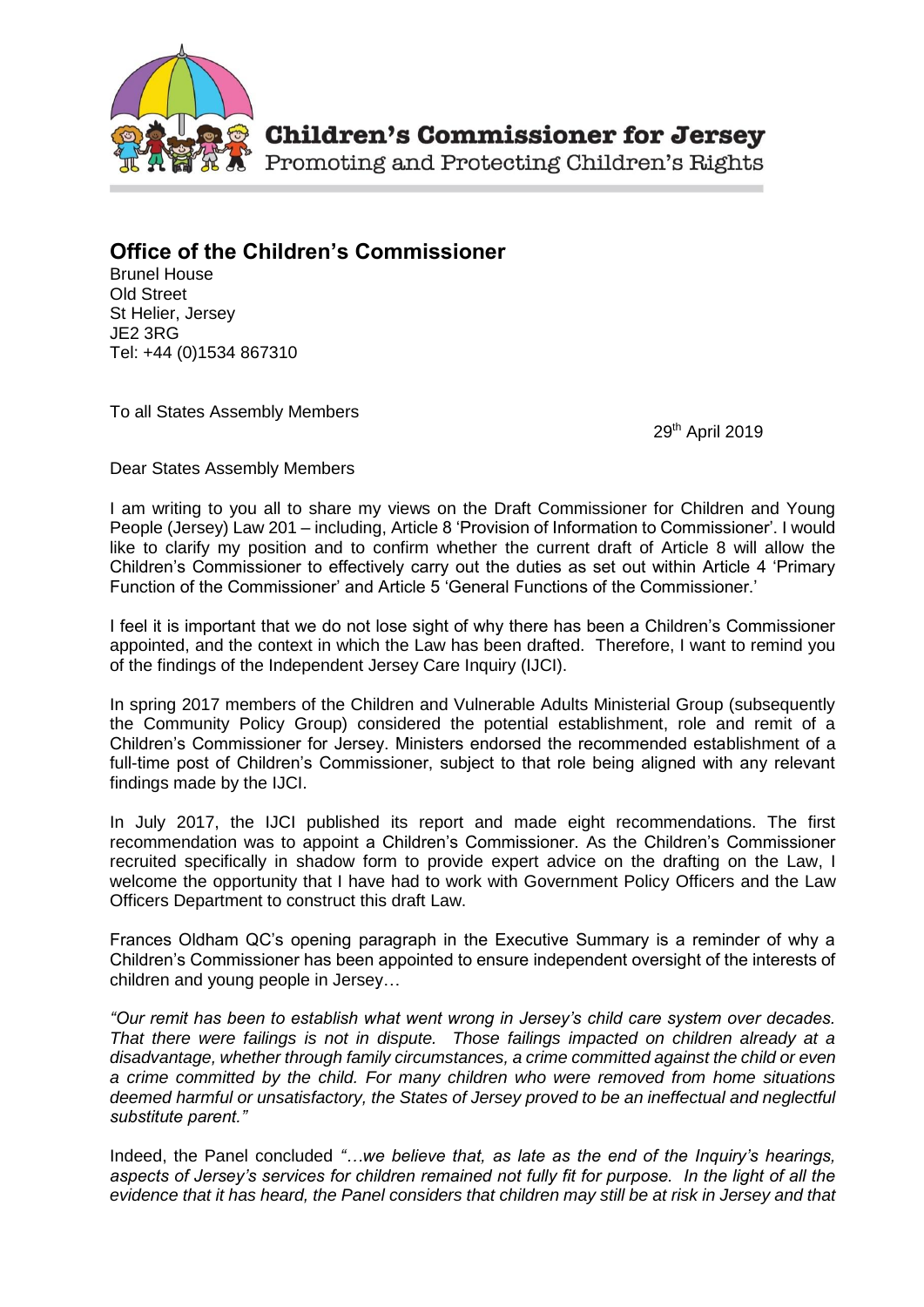*children in the care system are not always receiving the kind or quality or care and support that they need."*

The IJCI exposed how, for decades, Jersey failed the children and young people who were in the care of the Government or otherwise needed support. The Inquiry showed that this was a systemic failure of public services, Government and society. The Inquiry set out 10 systemic failures and made it clear that these needed to be addressed as the underlying causes of service failings, not just in children's services, but across the States as a whole so that the Government start to put children and young people at the heart of decision making.

One of ten systemic failures was to establish a culture of openness and transparency. '*Openness and transparency must characterise the culture of public services***.'<sup>1</sup> '***… the perception of coverup stemmed from outdated attitudes of defensiveness, poor communication and an absence of a culture that valued and promoted public accountability***.'<sup>2</sup> '***This will be achieved only by a cultural shift throughout the States of Jersey and its services to promote greater transparency in decision making and greater openness in communication***.'<sup>3</sup>**

I would like to thank those who have worked tirelessly to draft the Law and I particularly wish to thank the Children in Care Review Panel. Scrutiny have played a positive, productive part in the decision-making process and this has been a vital and effective role which has enabled productive discussions and provision of expert evidence on Article 8.

The Draft Law and Amendment in relation to Article 8, together with the signed Protocol, will allow the Children's Commissioner to effectively carry out the duties as set out within Article 4 'Primary Function of the Commissioner' and Article 5 'General Functions of the Commissioner.' The Protocol provides clarity to the application of Article 8 giving paramountcy to the rights of children and young people. The provisions for review of the Protocol enable the Commissioner to immediately raise concerns should the agreed process for the release of information obstruct the Commissioner in carrying out functions and duties under the Law.

In order to achieve greater transparency in decision making and greater openness in communication, and in order to tackle the perception of cover-up, the Law must provide the Children's Commissioner with enough powers to enable them to hold the Government of Jersey and other relevant authorities, to account to their human rights obligations. The draft Law and amendment that you are debating today does provide the Commissioner with the ability to fulfil that role and to protect children's human rights – fulfilling the purpose that the IJCI sought to achieve.

The draft Law brings forward strong legislation to provide the Children's Commissioner with a broad and balanced range of powers to support the primary and general functions to promote and protect children's rights. This is a tangible representation of this Government's ambition to put children first. This Law as drafted provides the Commissioner with a significant presence and a comprehensive range of functions and powers to make significant progress in promoting and protecting children's rights.

The primary objective of the Law was to bring forward legislation establishing a Children's Commissioner for Jersey, demonstrating that Jersey has not only responded to IJCI recommendations, reflected international best practice and lessons learned from other jurisdictions, but has also established an independent Children's Commissioner who can act as a champion for the rights of children and young people in Jersey. This legislative framework builds a long-lasting legacy for Jersey and will provide a clear mandate for the Children's Commissioner to promote and protect our children's rights.

<sup>&</sup>lt;u>.</u>  $112.88$ 

<sup>2</sup> 12.89

<sup>3</sup> 12.89